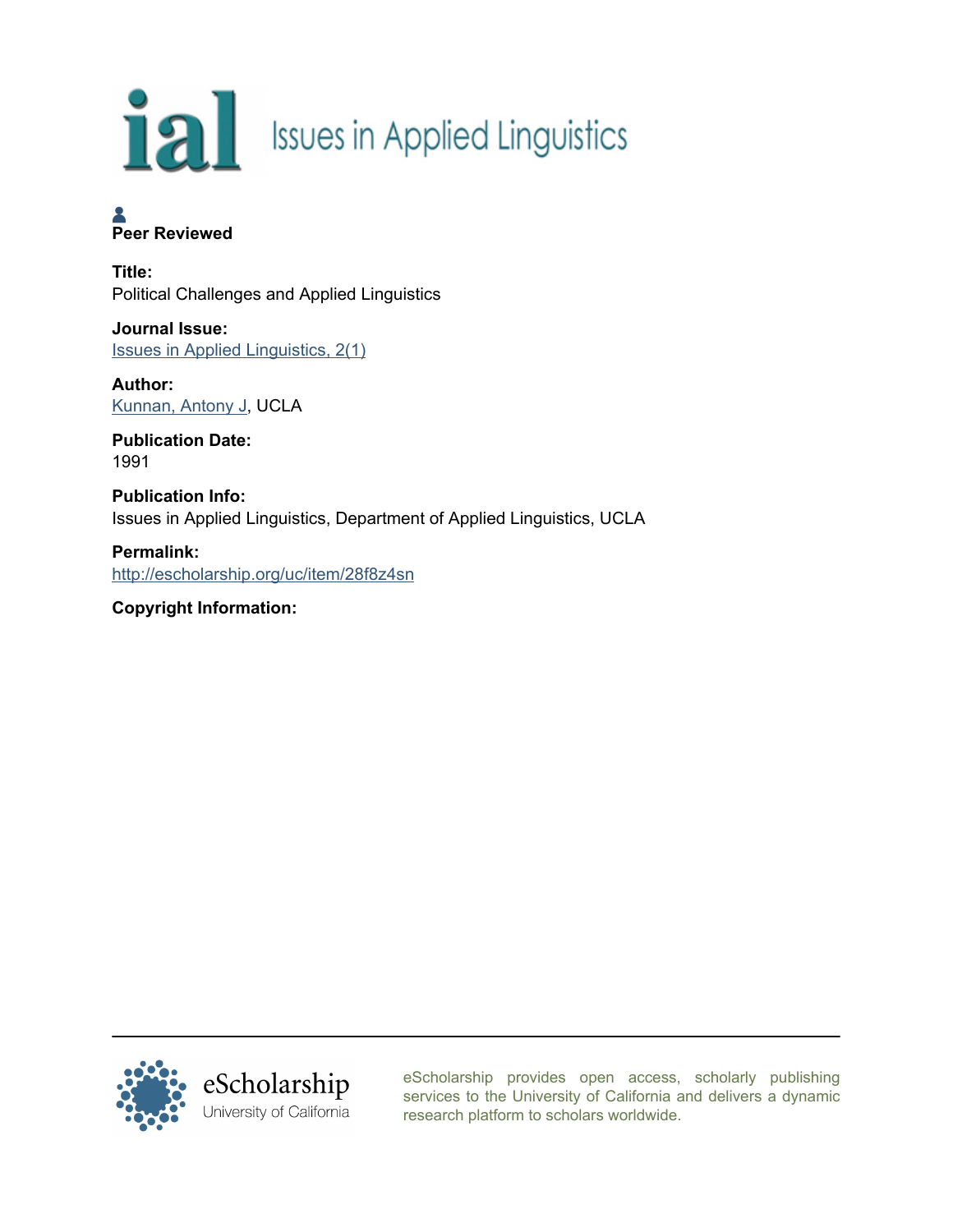## Political Challenges and Applied Linguistics

1

Whenever and wherever the pressures of "modernization"- secularity, urbanization, the growing importance of science-have become unusually intense, episodes of revivalism and culture-issue politics have swept over the social landscape.

> Walter Dean Burnham Post-Conservative America

The resurgence of a conservative voice in educational and cultural debates that began during the Reagan era and escalated recently in the Bush presidency has fueled a fiery public colloquy among educators and intellectuals. These debates have been particularly crucial and urgent for newly emerging interdisciplinary endeavors within anthropological, cultural, feminist, historical, legal, linguistic, and literary domains as well as for critical thinkers concerned with issues of curricula, pedagogy, multiculturalism, and internationalism.

One such debate, on "The Changing Culture of the University," was held by the Partisan Review at Boston University recently. Invited to the conference, according to Kurzweil (1991), were "'liberals,' 'leftists,' 'neoconservatives,' 'conservatives,' and 'critical thinkers'" (p. 185). Despite this spectrum of perspectives, the conference especially provided conservatives like Nathan Glazer (editor of The Public Interest), Hilton Kramer (editor of The New Criterion) and Cleanth Brooks (the venerable New Critic) the opportunity to reinforce their deeply-embedded view of the "crisis in education," champion the so-called virtues of "Western Civilization

Issues in Applied Linguistics ISSN 1050-4273 © Regents of the University of California Vol. 2 No. 1 1991 1-6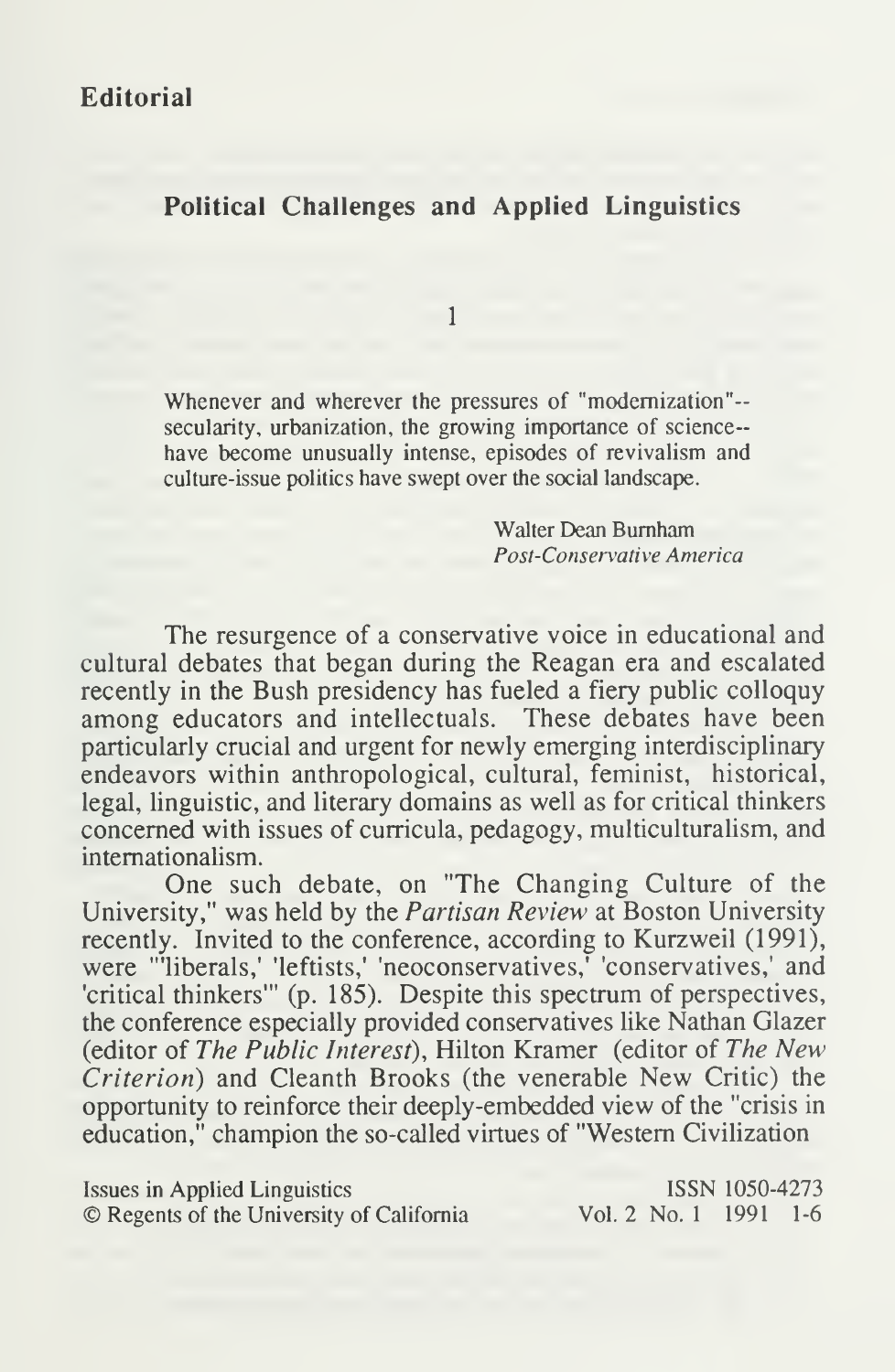courses," and aggressively argue that more inclusive curricula, multiculturalism, and critical pedagogy are merely attempts at liberal social therapy within a relativistic discourse of pluralism and "politically correct" ideology.

Surprisingly, such debates have remained on the margins of applied linguistics, by and large, and, therefore, have not engaged our field's central attention, though their ramifications could dramatically influence several areas of inquiry and practice such as language pedagogy and language planning and policy. The few published discussions that have appeared recently, however, include Cummins's (1989) focus on "empowerment of minority students," Peirce's (1989) "pedagogy of possibility," Pennycook's (1989, 1990) "politics of language teaching" and "critical applied linguistics," Phillipson & Skutnabb-Kangas's (1986) "the gospel of international English," and Tollefson's (1991) "planning language policy and inequality." In addition, at the <sup>1991</sup> AAAL conference, some of these and other related concerns were touched upon in plenary talks given by Kramsch (1991) and Cazden (1991) as well as by presenters in lesser attended sessions on Language and Society, Language and Gender, Community Interpreting, and Setting and Context in Applied Linguistics Research.

These diverse but resonating views, among others, are generally in opposition to the conservative stance which rang out at the *Partisan Review* conference and which is heard from other conservatives like Bloom (1987) and, more recently, D'Souza (1991). Collectively, however, all these authors should remind us that traditional educational theory and practice within applied linguistics needs to be analyzed critically for its political and possible hegemonic interests. More specifically, the implications of these views make it clear that it is crucial for applied linguists to take a principled stand with regard to concerns such as the education and empowerment of disadvantaged and minority groups, the English Only Movement, bilingualism, banned languages and their maintenance, and refugee and teacher education.

Giroux (1989) presents persuasive thoughts on why educators should develop a pedagogy that would challenge existing political, social, and cultural structures. He exhorts educators to use a deconstructive practice that

> uncovers rather than suppresses the complex histories, interests, and experiences that make up the diverse voices. . . . In this view, there is an attempt to uncover and reconstitute the suppressed histories and voices of subordinate groups in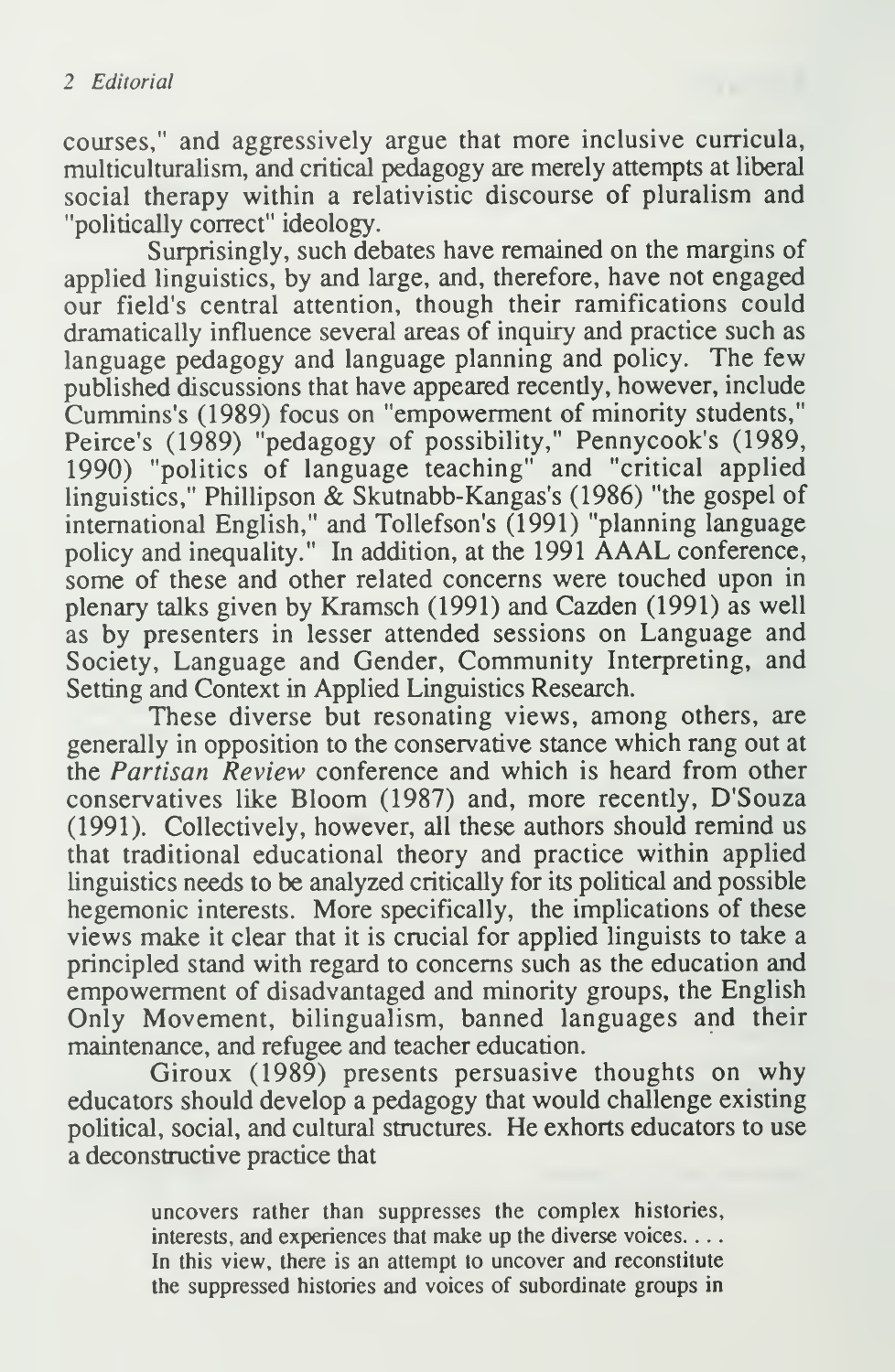order to restore and affirm the legacy and unrealized potential of the forms of subjectivity, agency, and experience characteristic of such groups, (p. 147)

Such an approach, to be sure, can be unsettling, for it forces us to come face to face with the tacit assumptions underlying everything we do in the name of applied linguistics. But it can therefore open the way for reassessment and redirection of applied linguistics research, theory, and practice.

 $\overline{2}$ 

In this first issue of the second volume of Issues in Applied Linguistics, the lead article, by Mohamed Daoud, is an example of how language planning policy can be analyzed by the deconstructivist practice, in that Daoud uncovers the complex histories of political and social power which underlie official language policy in Tunisia. Daoud shows how influential elites have promoted a dual policy of bilingualism (Arabic and French) and biculturalism (Arab-Islamic and French-Western European) despite the official rhetoric of "Arabization" as the key to national cohesion and independence. His analysis raises issues for language policy not only in post-colonial countries but also in "first world" societies where the official rhetoric claims to respect multicultural diversity.

The second main article in this issue, by James Dean Brown, is a report of research carried out to assess the performance of students of limited English proficiency (SLEP) on the Hawaii State Minimal Competency Test, given to native- speakers and nonnativespeakers of English alike. While Brown found differences in the performances between the SLEP group and the norm group, he found no significant differences in terms of ethnicity among the subjects in the study. Brown's research raises many questions about competency testing that have political, social, and cultural implications which applied linguists ought to address in the future.

Vaidehi Ramanathan's investigation of coherence in a play by American playwright Sam Shepard is the third main article in this issue. By applying a "frame analysis" approach to excerpts from the one-act play Fool for Love, Ramanathan shows how social roles and activities can be seen to contribute to the linguistic and textual coherence of long and seemingly discontinuous stretches of text.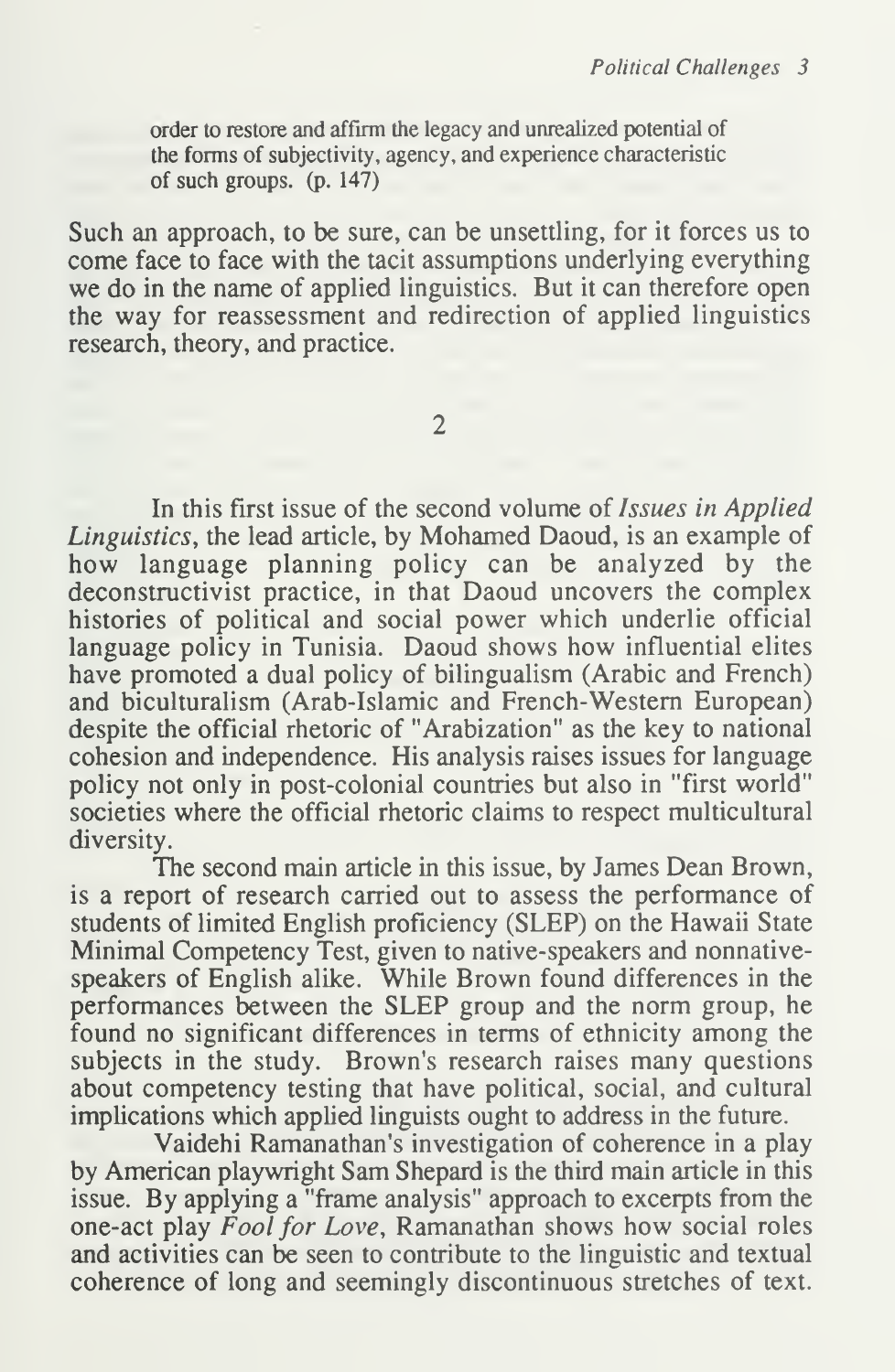While her research raises issues for the creation and perception of cohesion in literary texts, it also has implications for the study of coherence in non-fiction writing as well as in forms of scripted and unscripted dialogue.

As the Special Feature this time, we present the perspectives of four applied linguists active in two of the core disciplines of applied linguistics: language education and language acquisition. Leo van Lier, John Povey, and Brian Lynch, representing particular expertises within language education, contribute essays, while John Schumann responds to questions from David Leech (who coordinated the Special Feature) about his past and present interests in language acquisition research. Individually, each contributor explains how his area of specialization confronts questions which are fundamental for all researchers, theorists, and practitioners interested in language learning. Collectively, the four contributions suggest that work in language education and work in language acquisition continue to inform one another in a number of important ways.

In the Reviews section, five books are evaluated which deal with New Zealand English (Rachel Locker), individual differences in second language acquisition (Roger Griffiths), the use of video in language teaching (Maria Egbert), teaching and learning vocabulary (David Leech), and reading skills for EST (Charlene Polio).

3

like the shapes of snowflakes we are the words on a journey not the inscriptions of a settled people

> W.S. Merwin "An encampment at morning"

As of June 1, 1991, Sally Jacoby, Assistant Editor, will take over as Editor of *IAL*. The December 1991 issue of *IAL* will thus be the first issue prepared under her editorship. Sally will continue IAL's policy of looking favorably on interesting small-scale as well as large-scale studies; on new departures as well as underrepresented areas of applied linguistics research; and on submissions from countries other than the U.S. as well as from nonnative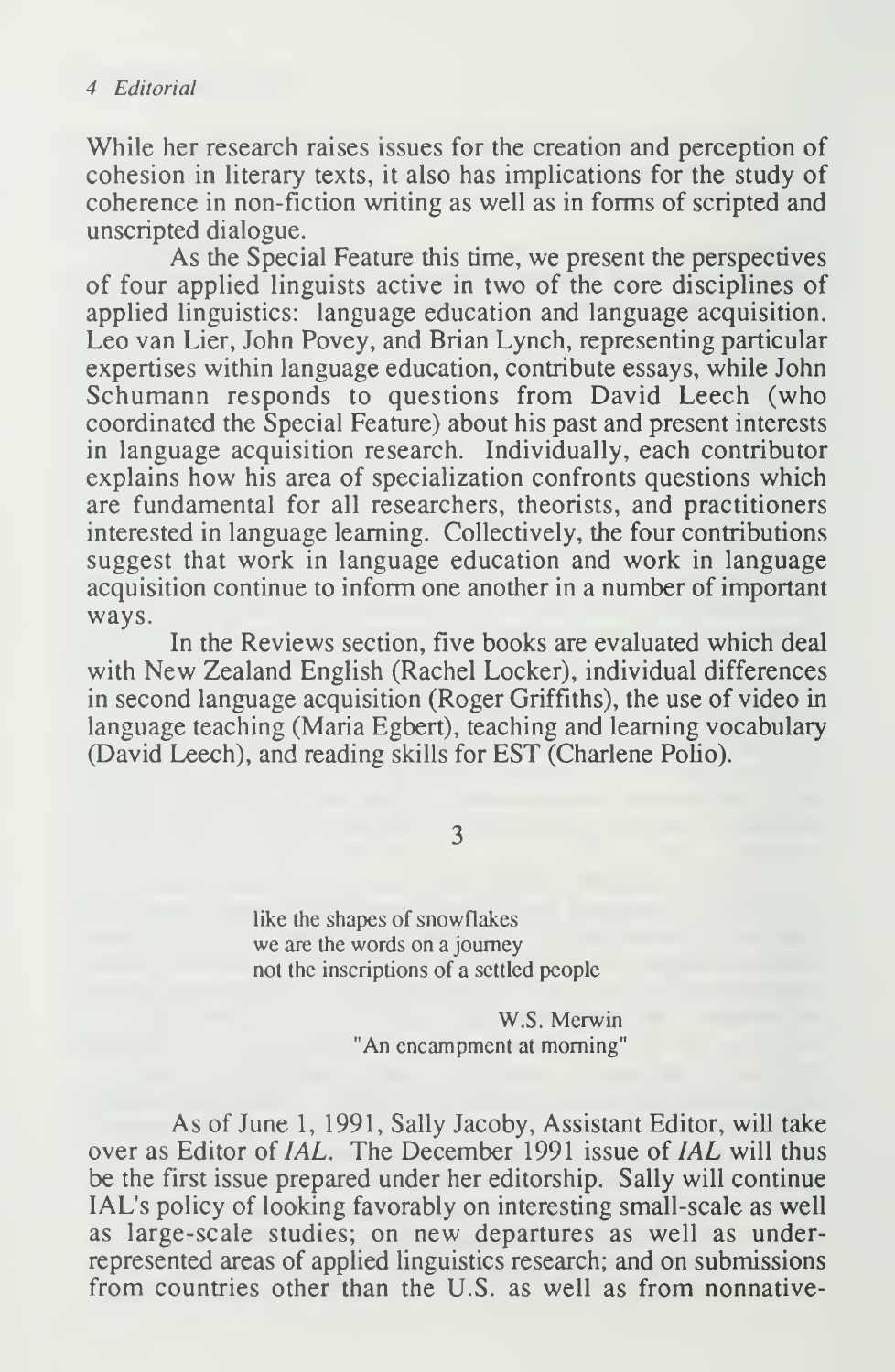speakers of English. In addition, IAL will continue to encourage submissions from student researchers as well as from faculty and independent investigators. All future correspondence and manuscript submissions should henceforth be addressed to Sally Jacoby.

In its first three issues, <sup>I</sup> trust IAL has not only been able to provide you with a range of articles, features, and reviews that represent "traditional" applied linguistics, but that we have also been able to push the boundaries of applied linguistics a bit further out in the hope that less "traditional" inquiries can offer new perspectives and challenge existing structures. We haven't been able to fully explore these avenues as yet, but we ask you to consider  $IAL$ , in the words of W.S. Merwin, to be "not the inscriptions of a settled people, but words on a journey," a journey IAL has only just begun.

June 1991 **Antony John Kunnan** 

## REFERENCES

- Bloom, A. (1987). The closing of the American mind: How higher education has failed democracy and impoverished the souls of today's students. New York: Simon & Schuster.
- Burnham, W. D. (1983). Post-Conservative America. Socialist Review 13, 125.
- Cazden, C. (1991). Metalinguistic awareness revisited. Plenary presented at the Annual Conference of the American Association of Applied Linguistics, New York.
- Cummins, J. (1989). Empowering minority students. Sacramento, CA: California Association for Bilingual Education.
- D'Souza, D. (1991). Illiberal education: The politics of race and sex on campus. New York: Free Press.
- Giroux, H. A. (1989). Schooling as a form of cultural politics: Towards a pedagogy of and for difference. In H. A. Giroux & P. McLaren (Eds.), Critical pedagogy, the state, and cultural struggle (pp. 125-151). Albany, NY: State University of New York Press.
- Kramsch, C. (1991). Defining the learner's challenge: Language in context or language as context. Plenary presented at the Annual Conference of the American Association of Applied Linguistics, New York.
- Kurzweil, E. (1991). Introduction. Partisan Review [Special Issue], 2, 185-191.
- Merwin, W.S. (1977). An encampment at morning. In The compass flower (p. 11). New York: Atheneum.
- Peirce, B. N. (1989). Toward a pedagogy of possibility in the teaching of English internationally. TESOL Quarterly, 23, 401-420.
- Pennycook, A. (1989). The concept of method, interested knowledge, and the politics of language teaching. TESOL Quarterly, 23, 589-618.